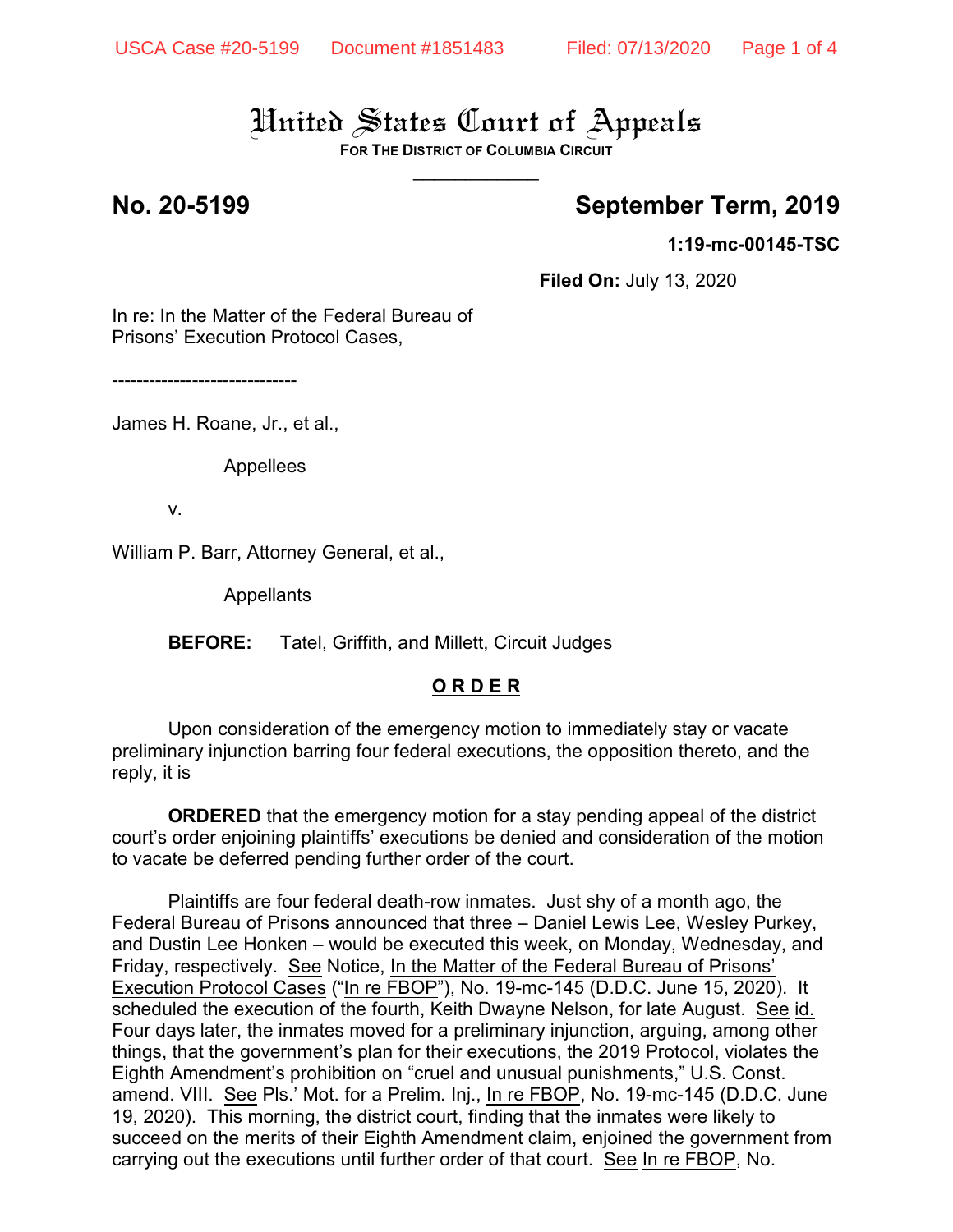**FOR THE DISTRICT OF COLUMBIA CIRCUIT**  $\overline{\phantom{a}}$ 

## **No. 20-5199 September Term, 2019**

19-mc-145, slip op. at 22 (D.D.C. July 13, 2020). The government now seeks a stay of that order to permit it to carry out the executions.

To make out an Eighth Amendment method-of-execution claim, a death-row inmate must show that the government's proposed method carries a "substantial risk of severe pain" that would be "significantly reduce[d]" by adoption of a "feasible and readily implemented alternative method . . . that the [government] has refused to adopt without a legitimate penological reason." Bucklew v. Precythe, 139 S. Ct. 1112, 1125 (2019). The inmates argued before the district court that the lethal substance the government plans to use to execute them, a large dose of pentobarbital, is likely to cause "flash pulmonary edema," a condition that interferes with breathing, "'produc[ing] sensations of drowning and asphyxiation' [that] result[] in 'extreme pain, terror and panic.'" In re FBOP, slip op. at 10 (quoting Expert Decl. of Mark Edgar ¶¶ 5, 80). They further contended that such severe pain would be significantly reduced were the government to instead execute them using either of the alternative methods they proposed, namely, a two-drug protocol composed of an "opioid pain medication . . . such as morphine or fentanyl" plus pentobarbital, or a firing squad. Id. at 13,15. In concluding that plaintiffs were likely to succeed on the merits of this claim, the district court, crediting the expert declaration of Dr. Mark Edgar, found that "the majority of inmates executed via pentobarbital injection suffered flash pulmonary edema during the procedure." Id. at 9-10 (citing Edgar Decl. ¶ 74). And crediting the declaration of Dr. Gail Van Norman, the district court also found "that it is a 'virtual medical certainty that most, if not all, prisoners will experience excruciating suffering, including sensations of drowning and suffocation' during an execution conducted in accordance with the 2019 Protocol." Id. at 10 (quoting Expert Decl. of Gail A. Van Norman, M.D. ¶ 18).

In determining whether to grant "the exceptional remedy of a [stay] pending appeal," John Doe Co. v. CFPB, 849 F.3d 1129, 1131 (D.C. Cir. 2017), we consider four factors: "(1) whether the [government] has made a strong showing that [it] is likely to succeed on the merits; (2) whether [the government] will be irreparably injured absent a stay; (3) whether issuance of the stay will substantially injure the other parties; and (4) where the public interest lies," Nken v. Holder, 556 U.S. 418, 434 (2009) (alteration omitted). At this stage and given the timeframe in which the government requests a ruling, we cannot say that the government has made "a strong showing" that it is "likely to succeed" in demonstrating that the district court abused its discretion in granting the preliminary injunction. Id. at 434.

To start, the government has not persuaded us that Bucklew v. Precythe, 139 S. Ct. 1112 – which involved different allegations and a summary-judgment, rather than a preliminary-injunction, record – controls this case. Resolution of the merits of the inmates' claim thus involves "novel and difficult constitutional questions" that require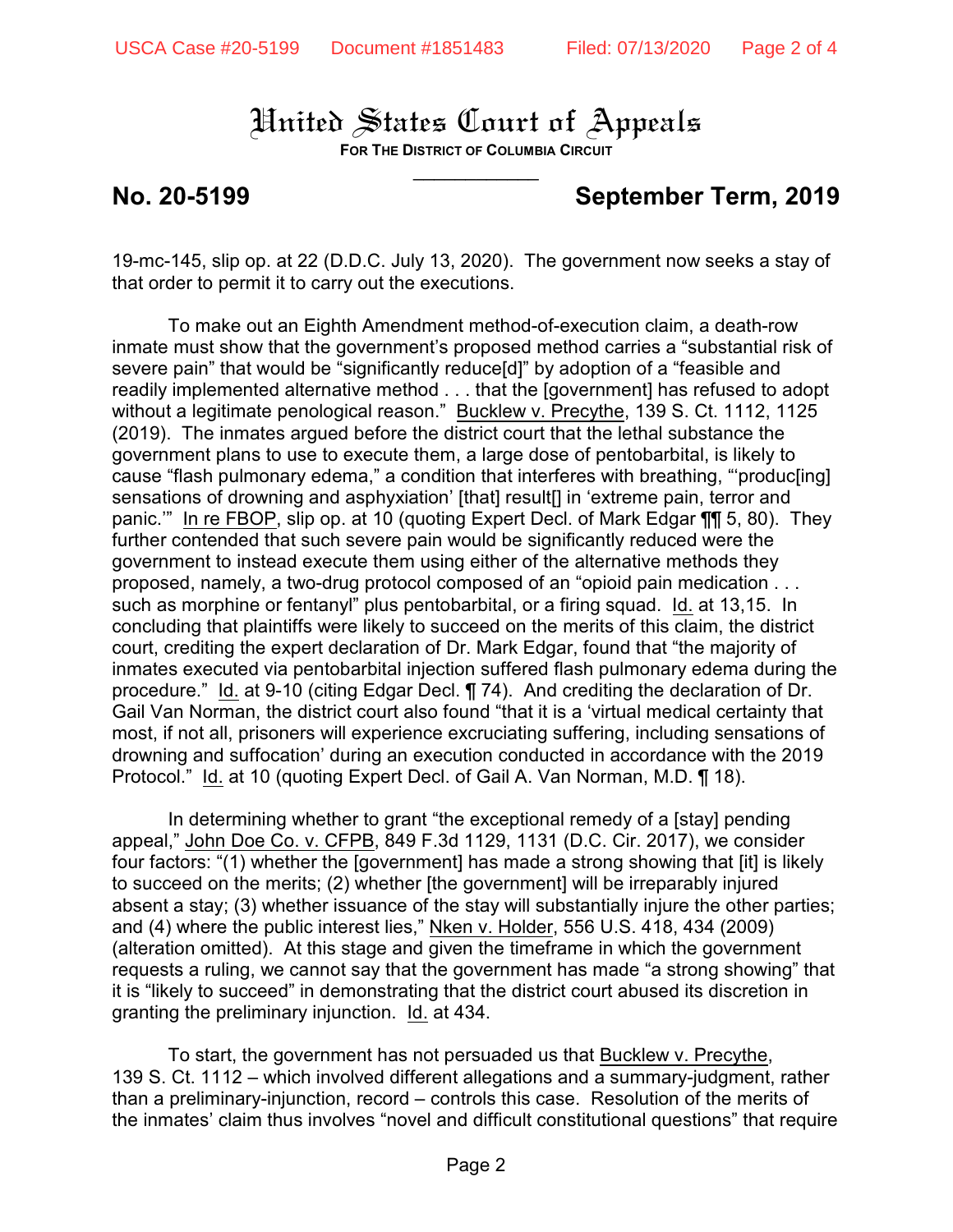**FOR THE DISTRICT OF COLUMBIA CIRCUIT**  $\overline{\phantom{a}}$ 

## **No. 20-5199 September Term, 2019**

"the benefit of further factual and legal development." Gordon v. Holder, 721 F.3d 638, 644-45 (D.C. Cir. 2013). The other three factors favor leaving the district court's order untouched. Although "the State and the victims of crime have an important interest in the timely enforcement of a sentence," Bucklew, 139 S. Ct. at 1133, "[a] stay will substantially injure the other parties interested in the proceeding," Nken, 556 U.S. at 434, by subjecting plaintiffs to executions that may violate the Eighth Amendment, see Karem v. Trump, 960 F.3d 656, 667 (D.C. Cir. 2020) (explaining that "prospective violation[s] of . . . constitutional right[s] constitute[] irreparable injury for [equitable-relief] purposes" (internal quotation marks omitted)). Finally, "[t]he public interest is surely served by treating this case with the same time for consideration and deliberation that we would give any case. Just because the death penalty is involved is no reason to take shortcuts – indeed, it is a reason not to do so." Purkey v. United States, No. 19-3318, 2020 WL 3603779, at \*11 (7th Cir. July 2, 2020).

We reiterate that our decision is based on the traditional stay factors outlined in Nken v. Holder, 556 U.S. 418. At this stage, we cannot conclude that "the circumstances justify an exercise of [our] discretion" to issue a stay. Id. at 434. We also note that the government's motion to vacate the preliminary injunction merges with its appeal and remains pending. Although there is "substantial overlap between [the stay factors] and the factors governing preliminary injunctions," those factors "are [not] one and the same." Id. The government remains free to advance arguments in support of its motion to vacate the district court's preliminary injunction pursuant to the expedited briefing schedule established below. It is

**FURTHER ORDERED, on the court's own motion, that this appeal be expedited.** It is

**FURTHER ORDERED** that the following briefing schedule, or such other schedule as the parties may agree upon and that is workable for the court, will apply:

| Appellants' Brief              | July 17, 2020 |
|--------------------------------|---------------|
| Appellees' Brief               | July 22, 2020 |
| <b>Appellants' Reply Brief</b> | July 24, 2020 |

An expedited date for oral argument will be scheduled shortly.

All issues and arguments must be raised by appellants in the opening brief. The court ordinarily will not consider issues and arguments raised for the first time in the reply brief.